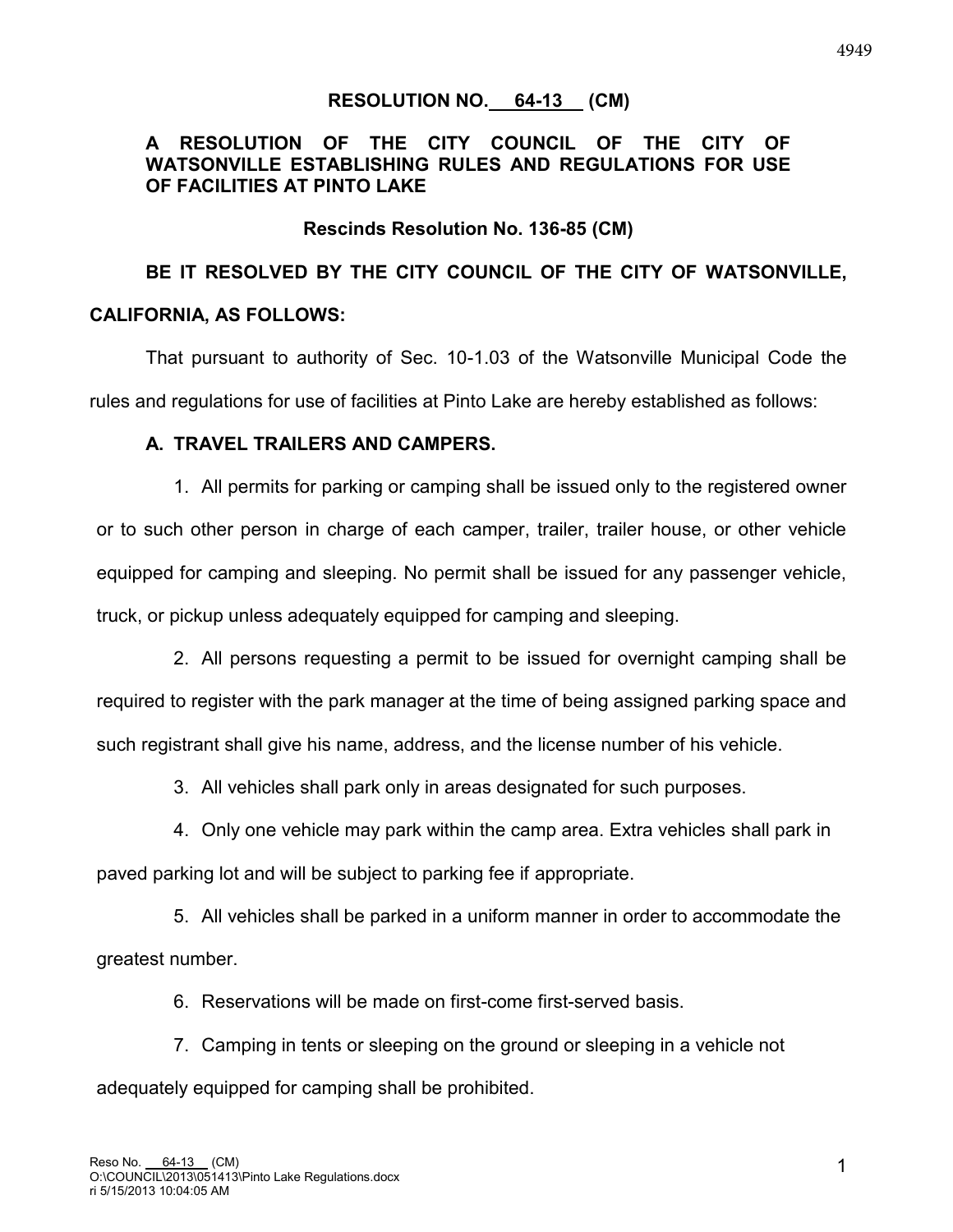8. Clothes lines are prohibited.

9. Undue noise or other disturbances are prohibited and will be cause for the park manager to order violators to leave the park.

10. All campers shall clean up their areas and put refuse in the containers provided.

11. Curfew shall be at 9:00 p.m. Quiet hours begin at 9:00 p.m. and last through 8:00 a.m. the following day. Gates will be locked at sunset. Recreational vehicle owners shall be issued keys to gate-lock and will assume responsibility for their guests' entering and leaving the park.

12. Maximum number of recreational vehicles permitted to rent space with full hook-up shall be limited to twenty-eight (28).

13. Permits for camping privileges shall be limited to a period of thirty (30) consecutive days for any permitee. No new permit shall be issued to a permitee who terminates camping or expends the thirty (30) day permit period until a thirty (30) day period has elapsed. There will be no limit to the number of individual three (3) day weekend stays.

14. Clubs requesting reservations shall guarantee number of spaces and pay first nights fee. Fees are not refundable unless cancellation is made at least fourteen (14) days prior to the reservation date.

### **B. BOATS, SWIMMING, AND MISCELLANEOUS WATER SPORTS**

1. The launching ramp shall be cleared as soon as possible. After retrieving boats, the operator shall move into the parking lot before tying the boat down.

- 2. Swimming is prohibited.
- 3. No fishing shall be conducted from the launch ramps.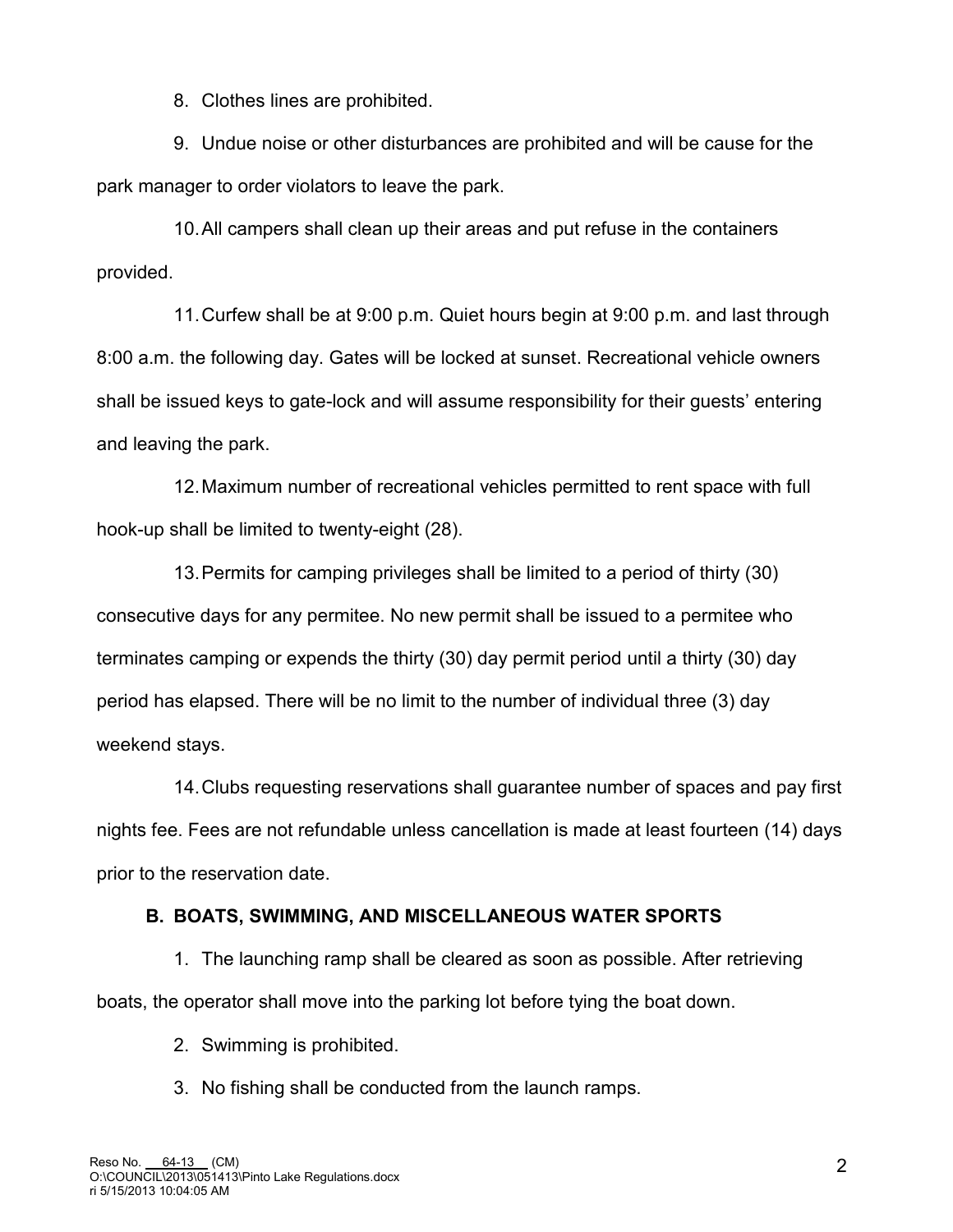4. All boats shall be launched, moored, or beached only in designated areas.

5. All vehicles not pulling boat trailers are prohibited in the launching areas.

6. All boats shall be off the lake one (1) hour before sunset.

7. All boaters shall obey the posted 5 miles per hour speed limit in all areas of the lake.

## **C. BOAT RENTALS**

- 1. Renter shall be eighteen (18) years of age or older.
- 2. Persons under eighteen (18) years shall be accompanied by an adult.
- 3. A driver's license or Twenty (20) Dollars security deposit is required for all

rentals.

- 4. Life jackets shall be worn by all persons in boats and watercrafts at all times.
- 5. Renter is responsible for all damaged equipment and shall clean boat of all

debris before deposit is returned.

\*\*\*\*\*\*\*\*\*\*\*\*\*\*\*\*\*\*\*\*\*\*\*\*\*\*\*\*\*\*\*\*\*\*\*\*\*\*\*\*\*\*\*